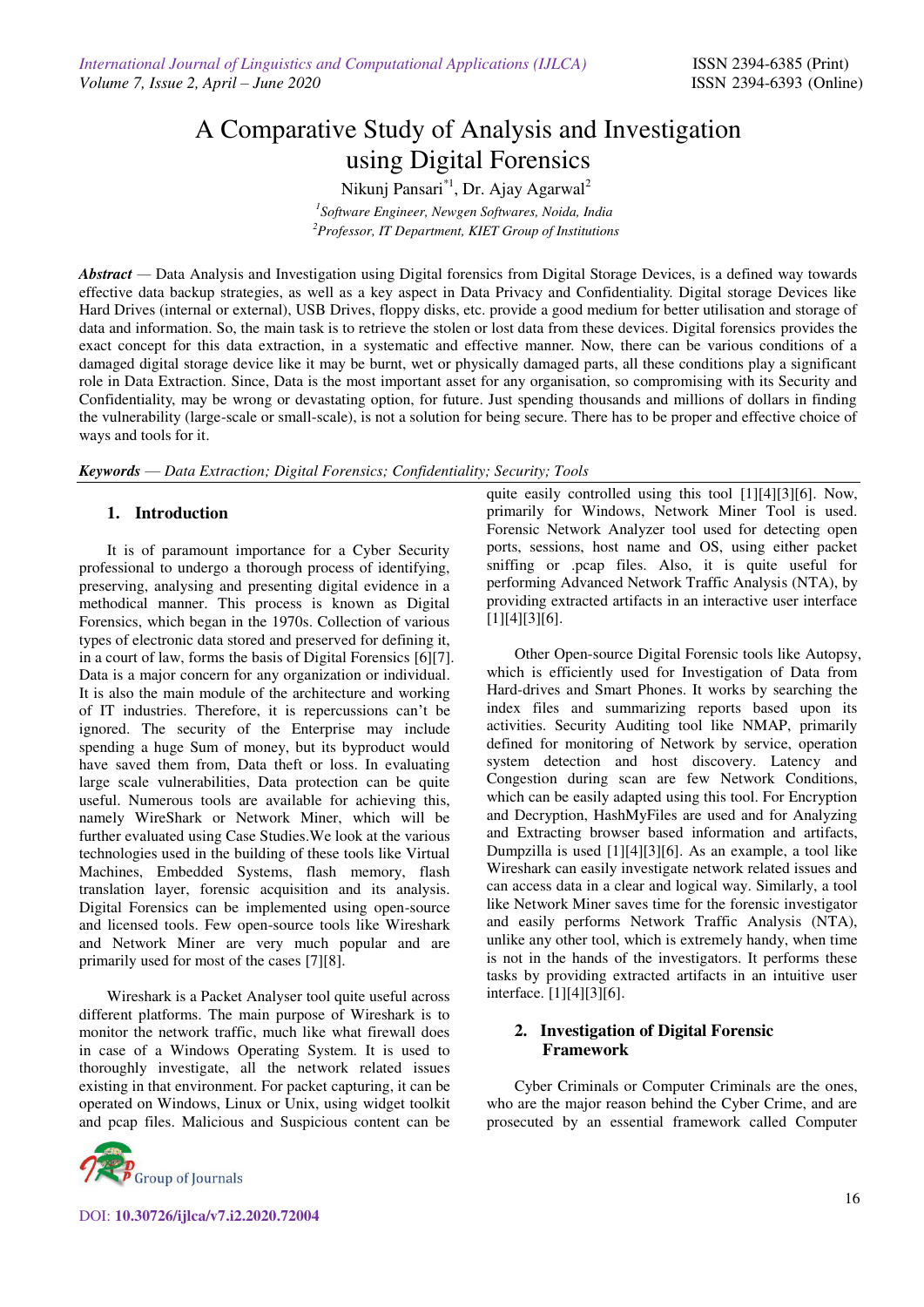Forensics. There are strategies to effectively implement forensic Investigation, which are briefed using no of steps. These Steps form the basis of Evidence Collection and Acquisition, permissible in the court of law. Some defined and existing forensic models are analysed and adapted to form the basis of Entry point forensics or specific application framework [2][6][8]. There are following stages for Forensic Evidence to be admissible, for Investigation.

- *Preparation -* All the details regarding the Forensic analysis should be collected and strategies should be made for investigation scenario and Evidence Collection [2][6][8].
- *Investigation* Investigation of the evidence should be effectively conducted, with the maximum chances of Data Retrieval, without actually tampering the Evidence, also[2][6][8].
- *Presentation –* A detailed report should be prepared for Evidence Analysis and summarised in the form, suitable for sustained Inference from the Evidence [2][6][8].

These steps would enable to conclude on a reasonable framework, which will be a path for proper Evidence Acquisition. They actually comply to the set standard of Forensics, and define the meaning of forensics. Now, if these processes or steps are not inculcated properly for Evidence Analysis, then there would be quite a lot redundancy and inaccuracy in the definition of a sustainable Forensic Investigation [2][6][8].

## **3. Analysis of Forensic Tools**

Security researchers have defined proper mechanism for Investigation and Analysis of Digital Forensics tools. There are mainly 4 basic stages of Digital Forensics Investigation, to be followed to carry out most sustainable Forensic Analysis namely, Acquisition, Preservation, Analysis and Presentation [1][4][2][6].

Now, the tools used for Examination using Digital Forensics are FTK 3.0, EnCase 4.20, Autopsy 3.1.2, OS Forensics 3.1, SIFT 3.0, etc. This is considerable that the Open source tools would have less features and functioning as compared to Proprietary Tools, but this shortcoming can let open source tool of its downfall. So, different functionalities and parameters for effective comparative analysis of the tools namely, MD5 Hashing, SHA-1 Hashing, Platform Support for Windows OS, Platform Support for Linux OS, User-friendly, Time Analysis, Cost, License, Repeatability, Reliability, Documenting and Reporting, Use of GUIs vs Command Line, Supported Image and File Format, Time Taken for Verification and Keyword search, Identify and Recover deleted files, Mismatch Extension and Identify slack spaces, etc. [1][4][2][6].



The Investigation phase and its parameters play a key role in implementation of effective Digital Forensics Framework. Different tools differ in their functioning from each other as it may signify performing different operations, in certain Forensic circumstances. The epidemic of Cyber-Crime can be easily avoided by using proper and defined protocols for Forensic examinations [1][4][2][6].

# **4. Overview of Cloud Forensics**

Forensic Analysis using Cloud Computing, paves the way for Cloud Forensics. Now, Cloud Computing is a generalised framework for defining network access dynamically to a shared set of computing resources easily configurable such as servers, applications, services and networks. Shifting the Organisational data to cloud can easily result in benefiting the organisation, for preserving confidential data. Various organisations provide these services like Amazon Web Services (AWS), Microsoft Azure Services, Google, etc. [4].

Cloud Forensics can be defined as the application aspect of Cloud Computing framework. It is defined crossdiscipline between Digital Forensics and Cloud Computing. Now, various tools are defined for Cloud forensics namely, FROST, UFED Cloud Analyzer, EnCase SSS, Xplico, Bulk Extractor, TcpDump, Wireshark, X-Ray Forensics, etc. Various Challenges to Cloud Forensics make it slightly vulnerable for defining an absolutely secure framework, thereby which results in remains and requirement of Progressive dialog [4].

# **5. Case Study**

In Network Forensic Analysis, in the ideal perfect case scenario, we can get our hands on perfect fidelity evidence, and we create a zero impact on the environment, also preserving the evidence along the way. But practically speaking, this is not possible. It is impossible to achieve an investigation with zero footprints. [1][4][7][9]. In the following case study, we will dive deep into the working of Forensic Analysis Investigators, real-life practical scenariobased implementation of the use of these tools. We will learn about various cases, and we will basically be dealing with open-source multi-platform tools like Wireshark and Network Miner [1][4][7][9].

# *5.1 Level 1: Secret agent- Rachel Greene*

Automobile leader in the industry, Impetus Inc. concluded that one of their chief engineers in the Research & Development Department, Rachel Greene, is suspected to be a turncoat and has switched sides to work for another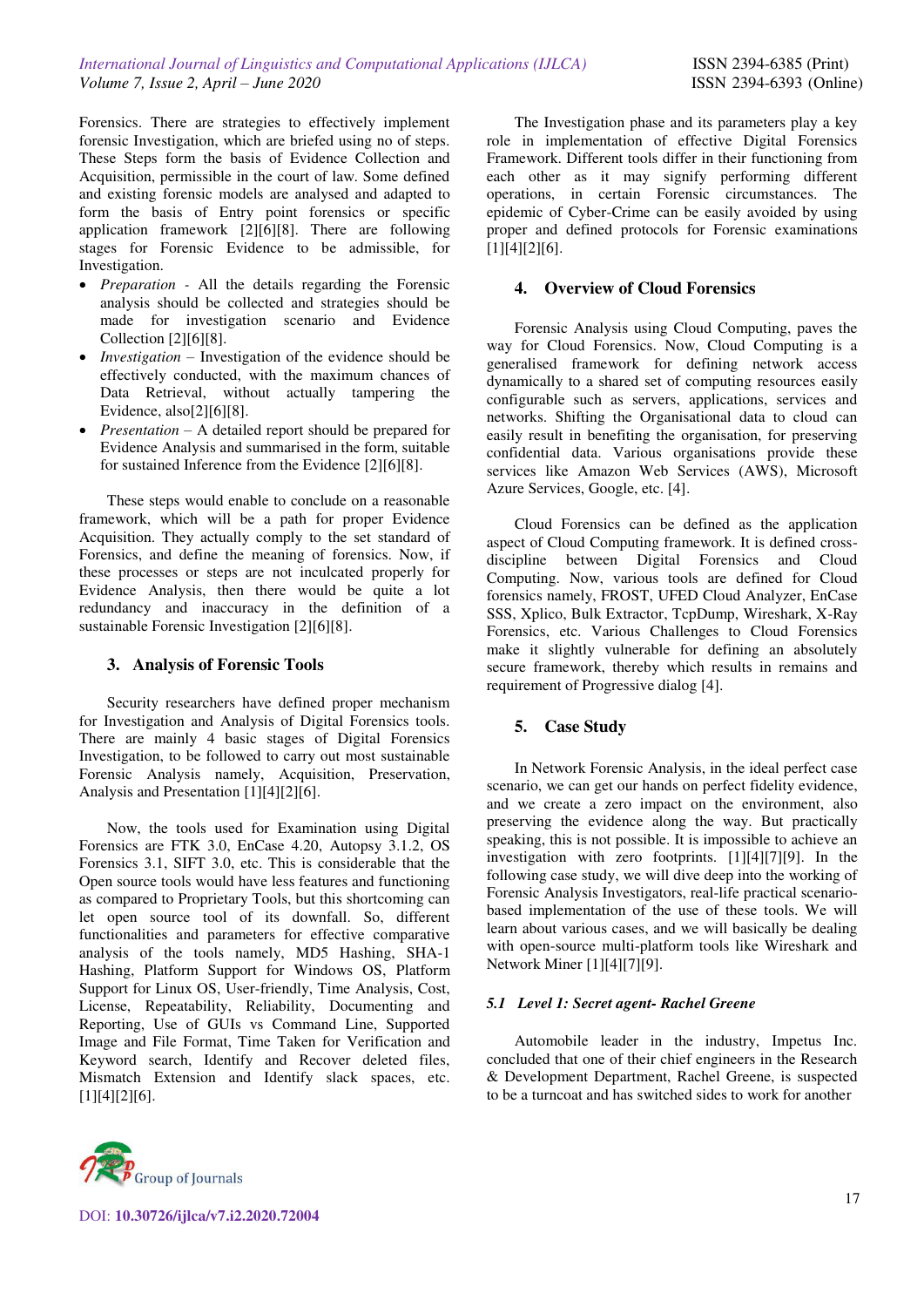Chinese Automobile Company, Sungyong. Rachel, working in the R&D Department, has full control over the company's confidential details regarding the development to the company's prize asset, the magic ratio of the length, breadth and height of the cylinder piston which makes it far ahead of its competitors by delivering best- in-the industry performance. The apprehension of the Security Department of the company is that Rachel Greene, might misuse her power and sell the calculations to foreign company. [1][4][7][9].

The Department has been monitoring Rachel's whereabouts and her work and have finally discovered the entry of an unexpected Computer System in the Company premises. The Wireless Security of the company had been compromised for a brief time and it was found out that indeed there was an entry of a foreign computer system in the premises, which was found out later, to be used in the Canteen & Refreshments area. Also discovered was the fact that Rachel's IP address, (192.168.1.158) was used to transmit messages to this foreign computer IP. That was all that happened, and the foreign computer as gone from the radar in no time. [1][4][7][9].

*Following questions arises as:*  1. Rachel's Instant Message partner has what name? Sec558user1

2. Captured Instant Message conversation consists of what message? Here's the secret ratio... I just downloaded it from the file server. Just copy to a pen drive and you're good to go  $>g$  :-) Page 13 of 19

3. Which file was being transferred by Racheal? ratio.docx

4. What is the secret ratio? Ratio: Dimensions: 4 length pistons up 2 breadths cylinders' down

To extract information from PCAP file, different tools like tcpdump, Wireshark, Tshark, etc are used. 'pcapcat' script in Perl (PCAP cat) which reads the content of a PCAP file and provides an overview for dumping content of a TCP stream into a file [1][4][7][9].

### *5.2 Level 2: Rachel on the Move*

Further we can move forward with the study by building all possible scenarios where Rachel



would try to escape legal actions from her Company, being the employee of the same. One

possible scenario could be something along these lines. Rachel had a pretty good lawyer to begin with and she took full advantage of that fact and got released on the bail. The investigators were not ready to give up either upon it. The good thing for them was that luckily, they were tracking down her network activities all throughout. We can figure out the following queries for the investigation to produce further in depth of this chain of events. [1][4][7][9]

1.What is Rachel's email address? sneakyg33k@aol.com

2. What is Rachel's email password? 558r00lz

3.What is Rachel's partner's email address? mistersecretx@aol.com

The smtp tool used, findsmtpinfo.py creates report of all the smtp information and stores

Information in message format and stores compressed attachments from emails in decompressed formats as well [1][4][7][9].

#### *5.3 Level 3: Going Further Deep*

Rachel and her partner have now decided to purchase a Smart TV. The investigators are waiting for Rachel and her partner's extradition paper work, while covertly monitoring her activity as well. What is of prime importance is that her Smart TV is being configured by a static IP address 192.168.1.10. Luckily for investigators, they managed to get a packet capture of their latest activity using Wireshark tool and saved it in evidence03.pcap file [1][4][7][9].

*The following questions can be answered about Rachel using the information provided to us:*  1. Rachel's Smart TV has what MAC address assigned?

00:25:00: fe:07:c4

2. In HTTP requests, Rachel's Smart TV used which User-Agent? AppleTV/2.4

3. What were Rachel's first four search terms on the Smart TV? h

ha hac

hack

4. Rachel clicked a movie, titled what? Hacker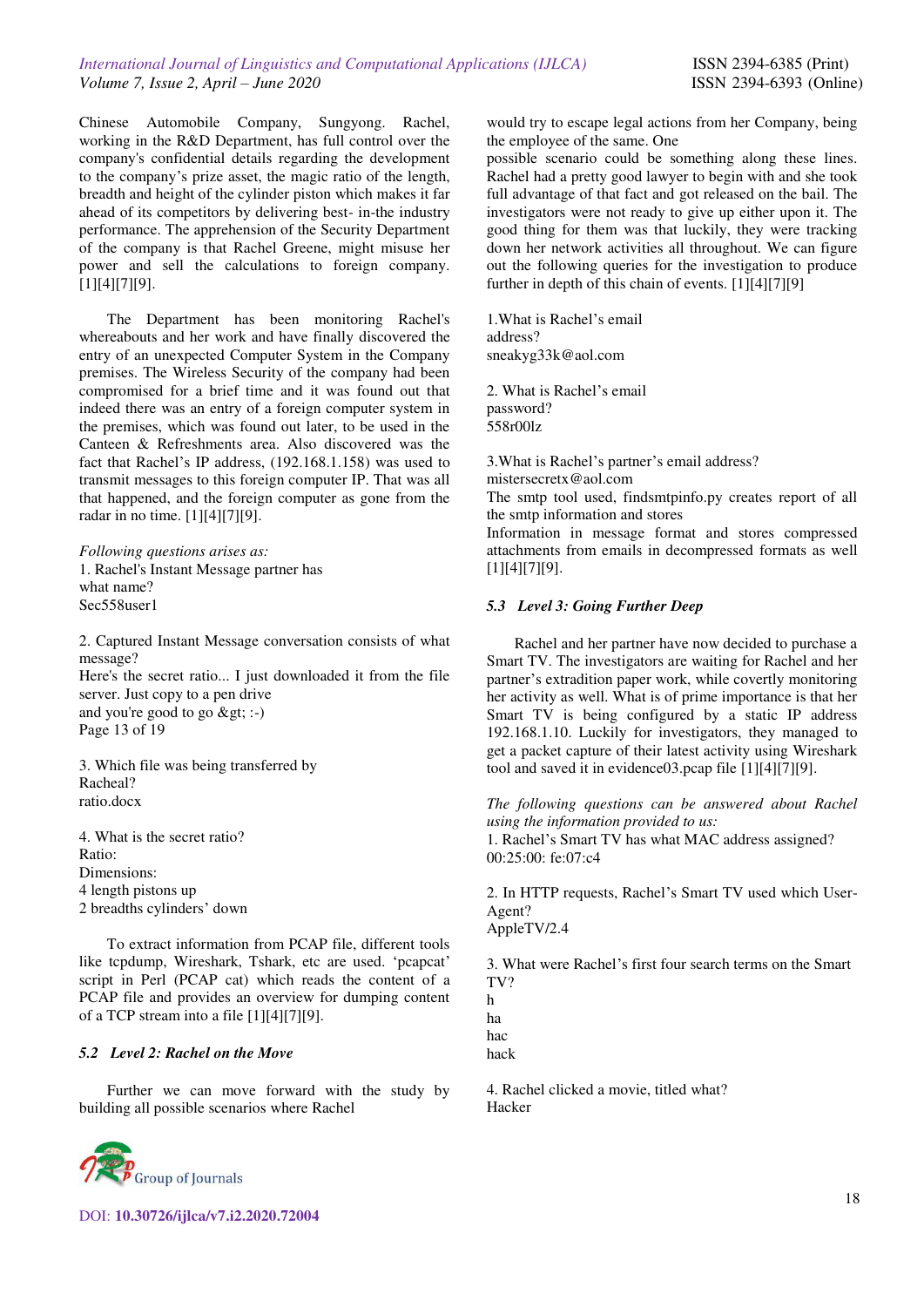We built up a simple tool with the help of Python which could parse a pcap and creates a report for each potential Smart TV client, also creating an overview report for each client.

Table 6.1 shows the Comparative Study of Open Source Digital Forensic Tools and their effective implementation in different scenarios. It also depicts the various characteristics, functionalities and uses of these tools. It enables to define the appropriate tool for each situation like network forensics, computer forensics or finding the vulnerabilities in a website  $\lceil 1 \rceil \lceil 4 \rceil \lceil 7 \rceil \lceil 9 \rceil$ .

## **6. Comparative Study of Tools**

| rabic 1. Comparative Study or Open Source Digital Porensie Tools |                                   |                                                                                        |                               |                                                                                                                                                                                                                        |                                                                                                                                                                                                                     |  |  |  |  |  |
|------------------------------------------------------------------|-----------------------------------|----------------------------------------------------------------------------------------|-------------------------------|------------------------------------------------------------------------------------------------------------------------------------------------------------------------------------------------------------------------|---------------------------------------------------------------------------------------------------------------------------------------------------------------------------------------------------------------------|--|--|--|--|--|
| S.N<br>0.                                                        | <b>Tool Name</b>                  | <b>Platform</b><br><b>Supported</b>                                                    | <b>Version</b><br>(Latest)    | Description                                                                                                                                                                                                            | <b>Uses</b>                                                                                                                                                                                                         |  |  |  |  |  |
| (1)                                                              | Wireshark                         | Cross-<br>Platform(Packet<br>Analyser)                                                 | No version<br>(as such)       | It is a network capture and<br>analyzer tool used to monitor<br>the network. It is used to<br>investigate network related<br>issues.                                                                                   | Investigate network related issues.<br>Can access Data(network packets)<br>clearly and logically, to enable know<br>it's working.                                                                                   |  |  |  |  |  |
| (2)                                                              | Autopsy                           | Open-source<br>digital forensic<br>tool and GUI.<br>(Sleuth Kit)                       | 4.5                           | It is used for the analysis of<br>Hard Drives and Smart Phones,<br>easily and efficiently.<br>Used to investigate Data Theft<br>from the System                                                                        | Used for searching for index files and<br>summarising a report(HTML/PDF)<br>based on its activities.                                                                                                                |  |  |  |  |  |
| (3)                                                              | Encrypted<br>Disk<br>Detector     | Command-line<br>tool                                                                   | V2.2.0                        | It is used for further<br>investigation to define live<br>acquisition, made to secure and<br>preserve the evidence, that<br>might be lost.                                                                             | Used for Investigating Encrypted<br>physical drives.(Supported<br>formats:TrueCrypt, PGP, Bitlocker,<br>Safeboot encrypted volumes).                                                                                |  |  |  |  |  |
| (4)                                                              | <b>NMAP</b>                       | Cross-platform                                                                         | v7.70                         | Nmap(Network<br>Mapper): monitoring of the<br>networks and security auditing<br>tool.                                                                                                                                  | Used for probing computer networks,<br>including host discovery, service<br>and operating system detection.<br>Network conditions such as latency and<br>congestion during the scan can be<br>adapted by this tool. |  |  |  |  |  |
| (5)                                                              | Network<br>Miner                  | Forensic Analysis<br>tool for Windows<br>(but can also<br>work for other<br>platforms) | v2.3                          | Network forensic analyzer used<br>to detect hostname, OS, open<br>ports and sessions by<br>either .pcap files or packet<br>sniffing.                                                                                   | Saves time for the forensic investigator<br>and easy to perform advanced Network<br>Traffic Analysis (NTA) by providing<br>extracted artifacts in an intuitive user<br>interface.                                   |  |  |  |  |  |
| (6)                                                              | Magnetic<br><b>RAM</b><br>Capture | Windows XP,<br>Vista, 7, 8, 10,<br>2003, 2008, 2012<br>(32 and 64-bit<br>support)      | No version<br>specifically.   | It is used for capturing and<br>analyzing the physical artifacts<br>in memory of a computer.<br>Some Evidence acquisition<br>activities can be registry hives,<br>malware intrusion, decrypted<br>files and keys, etc. | Primarily used for evidence acquisition<br>and volatile storage of RAM for<br>analysis and investigation.                                                                                                           |  |  |  |  |  |
| (7)                                                              | <b>USB</b> Write<br>Blocker       | Supports any<br>hardware and<br>software.                                              | Forensic tool<br>(No version) | Viewing the USB drive<br>contents and changes to<br>timestamp and metadata. It<br>uses the Windows registry to<br>write-block USB devices.                                                                             | It facilitates the analysis and acquisition<br>of data on a drive without actually<br>tampering the shreds of evidence or the<br>data.                                                                              |  |  |  |  |  |
| (8)                                                              | <b>NFI</b><br>Defraser            | All platforms                                                                          | v1.2.7                        | A forensic analysis application<br>that can be used to find (and<br>restore) complete or partial<br>video files in datastreams (for<br>instance, unallocated<br>diskspace).                                            | Used for analysis and detection of<br>partial and full multimedia files in the<br>data streams.                                                                                                                     |  |  |  |  |  |
| (9)                                                              | Dumpzilla                         | Mozilla browser<br>forensic tool<br>(Unix and<br>Windows 32/64<br>bits' systems)       | No specific<br>version        | It is used for extracting and<br>analyzing the browser-based<br>artifacts and information.                                                                                                                             | It will show SHA256 hash of each file<br>to extract the information and finally a<br>summary with totals                                                                                                            |  |  |  |  |  |

|  |  | Table 1: Comparative Study of Open Source Digital Forensic Tools |
|--|--|------------------------------------------------------------------|
|  |  |                                                                  |